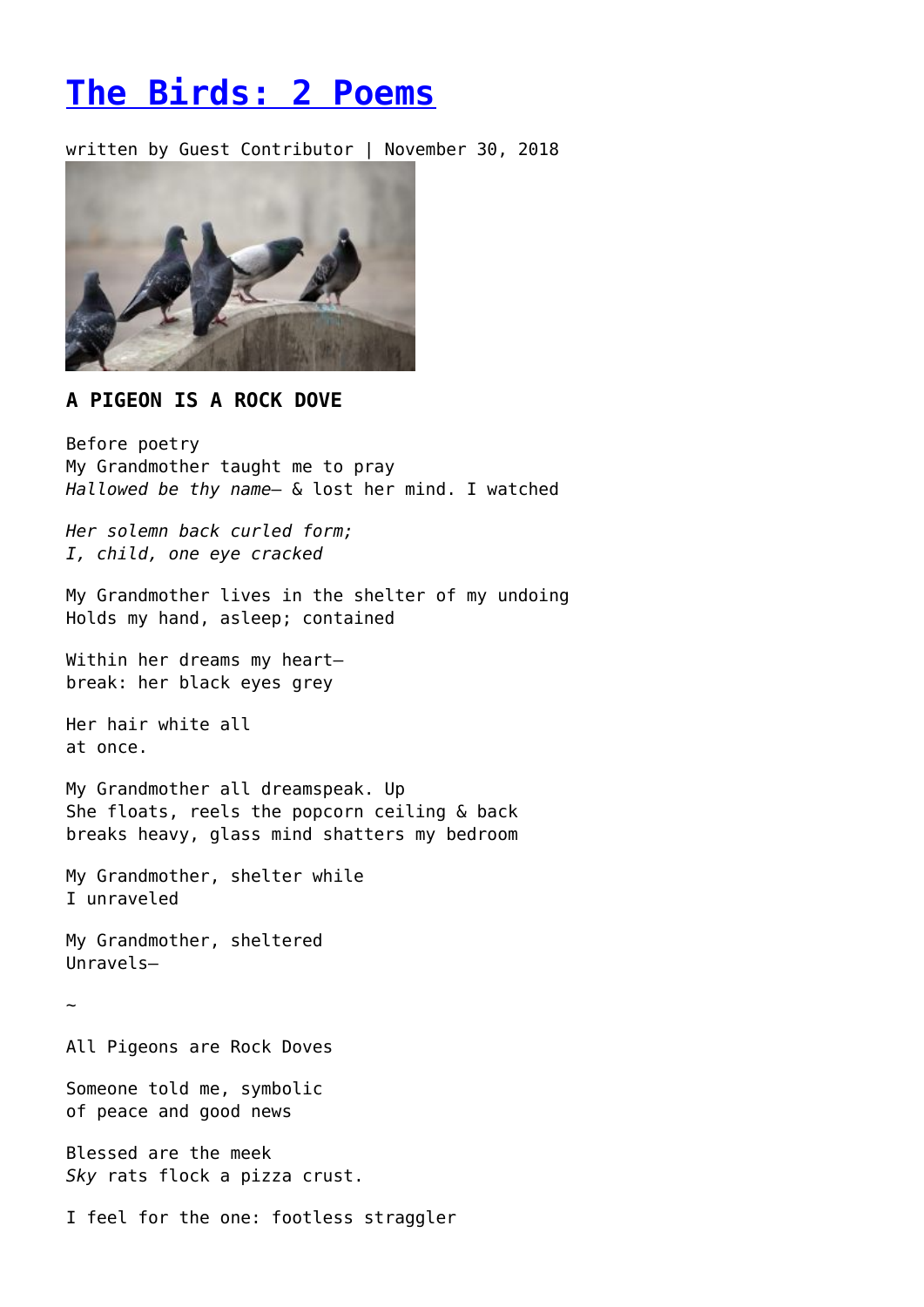Wingtorn, nubbed flutter Worse for wear —I cheer for that one: *Ain't dead yet, bud. Good for you. Bird. Don't need feet to fly, Bird— Mourning doves*, they never bothered me; dumb things, all murmur & free. They rush the tops of buildings all at once What same circuitous thought propels them to *leap—?* What keeps my Grandmother Tethered to this world— hard bed & ceiling? *No TV, headache— No sleep, all horses her legs fused & bow tied* Determined beatific thing won't you let go? Oh, pathetic, gentle *Hobbler, I cheer for you* ~ At home we fuss and mourn At night I listen while she dreams *No sleep, headache— Shouts and incantations, all horses Old histories, her legs bowed to God* My Grandmother sees birds on the ceiling Describes them the same. Asks: "Aren't you tired, Pigeon? Don't you want to stop? Let go & rest, now Gentle Dove?"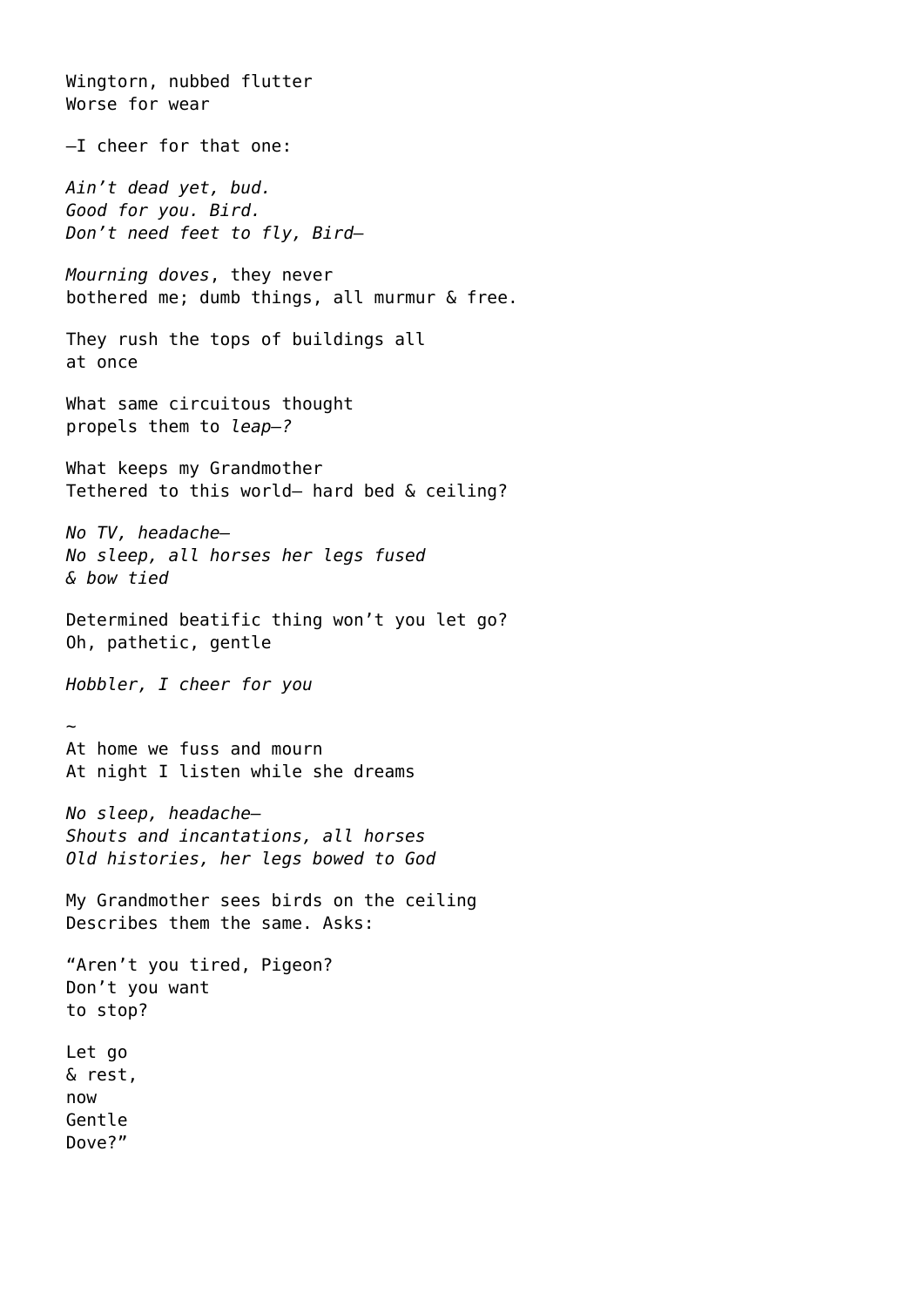## **GROUNDLING**

## 1.

I hold anger like my mother wedged between shoulder and spine where wings should have sprouted but didn't.

Where the nubs grew over, skin and feather left her back hunched, her lips pursed, her gaze flitting elsewhere, elsewhere but sky.

I hold it like disrupted prayer, two palms clenched

Or an unfinished poem, impatient, pacing.

I hold anger like my mother who did not have poetry

Who felt the itch of becoming plucked each new feather

And stuck around, filled the emptiness with other beasts.

Anger, like my mother, Who did not have poetry No words to tell me why.

2. Mother, my wings are heavy with beasts I have carried

As I have seen you do, I learn by sight and feel, and like you I am deaf to caution.

Mother, I have discovered a word for those who fly away – *Wisdom Hope* – for those who stay